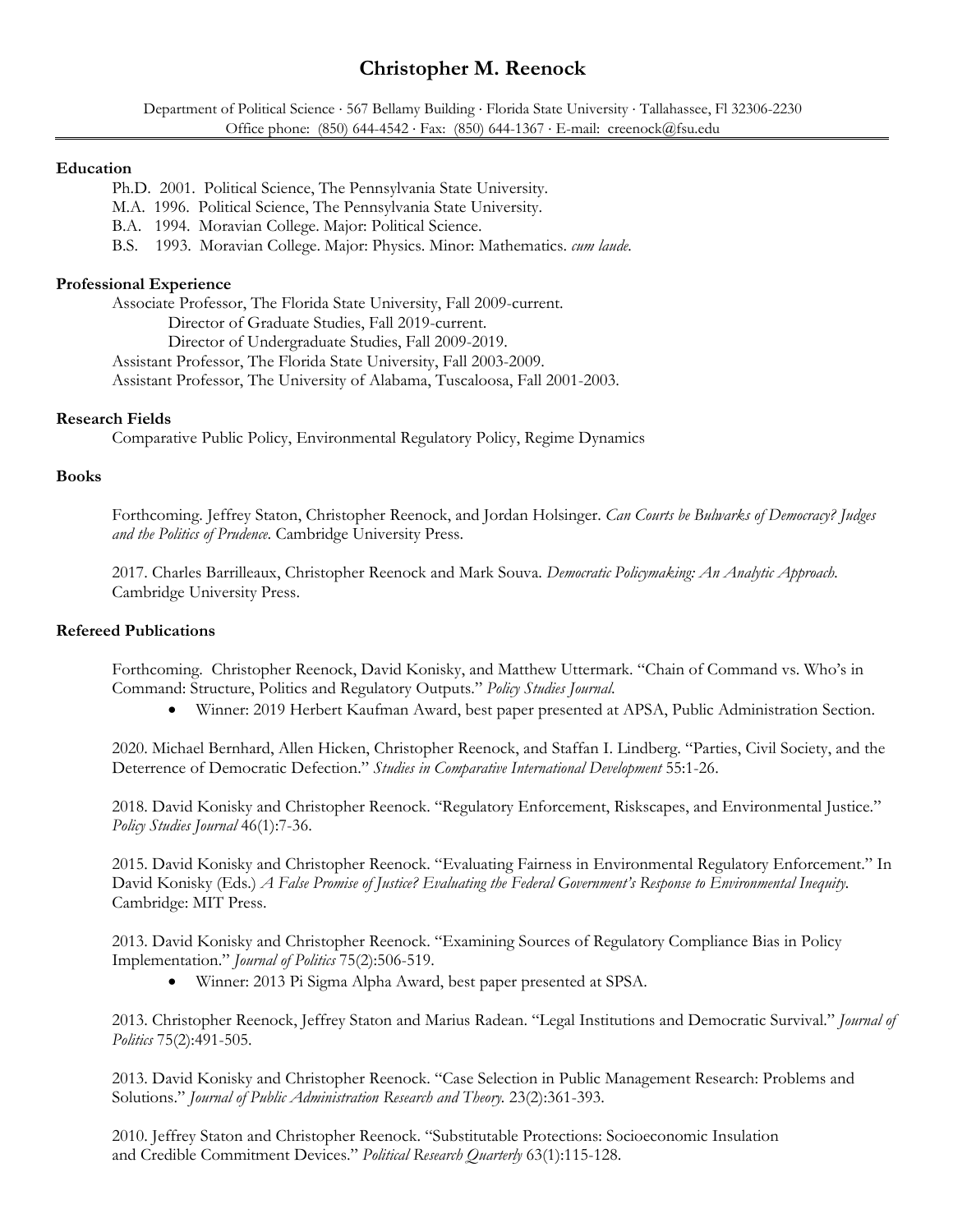2009. Sarah Poggione and Christopher Reenock. "Political Insulation and Legislative Interventions: The Impact of Ex Ante Rule Review on Legislators' Tactics of Bureaucratic Intervention." *State Politics and Policy Quarterly* 9(4).

2008. Christopher Reenock and Brian Gerber. "Information Exchange and Interest Group Enfranchisement through Agency Design." *Journal of Public Administration Research and Theory* 18(3):415-440.

Winner: 2008 Beryl Radin Award, best article published in JPART.

2007. Christopher Reenock, Michael Bernhard and David Sobek. "Regressive Socioeconomic Distribution and Democratic Survival." *International Studies Quarterly*. 51(3):677-699.

2004. Michael Berkman and Christopher Reenock. "Incremental Consolidation and Comprehensive Reorganization of American State Executive Branches." *American Journal of Political Science* 48(4):796- 812.

2004. Christopher Reenock and Sarah Poggione. "Bureaucratic Control by Design: Explaining State Legislators' Willingness to Use *Ex Ante* Tactics in Air Pollution Control." *Legislative Studies Quarterly* 29(3):383-406.

2004. Michael Bernhard, Christopher Reenock and Timothy Nordstrom. "The Legacy of Western Overseas Colonialism on Democratic Survival." *International Studies Quarterly* 48(1):225-250.

2003. Michael Bernhard, Christopher Reenock and Timothy Nordstrom. "Economic Performance and Survival in New Democracies: Is There a Honeymoon Effect?" *Comparative Political Studies* 36(4):404- 431.

2001. Michael Bernhard, Timothy Nordstrom and Christopher Reenock. "Economic Performance, Institutional Intermediation, and Democratic Survival." *The Journal of Politics* 63(3):775-803.

1999. Robert E. O'Connor, Brent Yarnal, Rob Neff, Richard Bord, Nancy Wiefek, Christopher Reenock, Robin Shudak, Christine L. Jocoy, Peter Pascale, and C. Gregory Knight. "Weather and Climate Extremes, Climate Change, and Planning: Views of Community Water System Managers in Pennsylvania's Susquehanna River Basin." *Journal of the American Water Resources Association* 35(6):1411-1419.

## **Other Publications**

1999. April Major and Christopher Reenock. 1999. "Building Computer Connectivity in the Legal Information Infrastructure of Bosnia." *Peaceworks: Journal of the United States Institute of Peace* 32:18-21.

## **Grants and Awards**

National Science Foundation, Program Grant (\$229,736), "Collaborative Research: The Policy Geography of Environmental Risk (SES-1425883)." Co-Principal Investigator with David Konisky, Georgetown University, 2014-2019.

Recipient, 2013 Pi Sigma Alpha Award, Best Conference Paper, Southern Political Science Association.

Recipient, 2008 Beryl Radin Award, best article published in *Journal of Public Administration Research and Theory,* Public Management Research Association.

Florida State University, Council on Research & Creativity, Cornerstone grant, "Establishing a Center for The Study of Democratic Performance at Florida State University," \$99,967, July 2007-July 2009. Co-Investigator. William Berry is Principal Investigator and John Scholz, Charles Barrilleaux, HeeMin Kim, Cherie Maestas, Jeffrey Staton, Matthew Golder, Sona Golder, David Siegel and Mark Souva are Co-Investigators.

Florida State University, First Year Assistant Professor Award, "Performance Measurement, Incentive Structures and Clean Air Enforcement: The Impact of EPA Assessment Techniques on State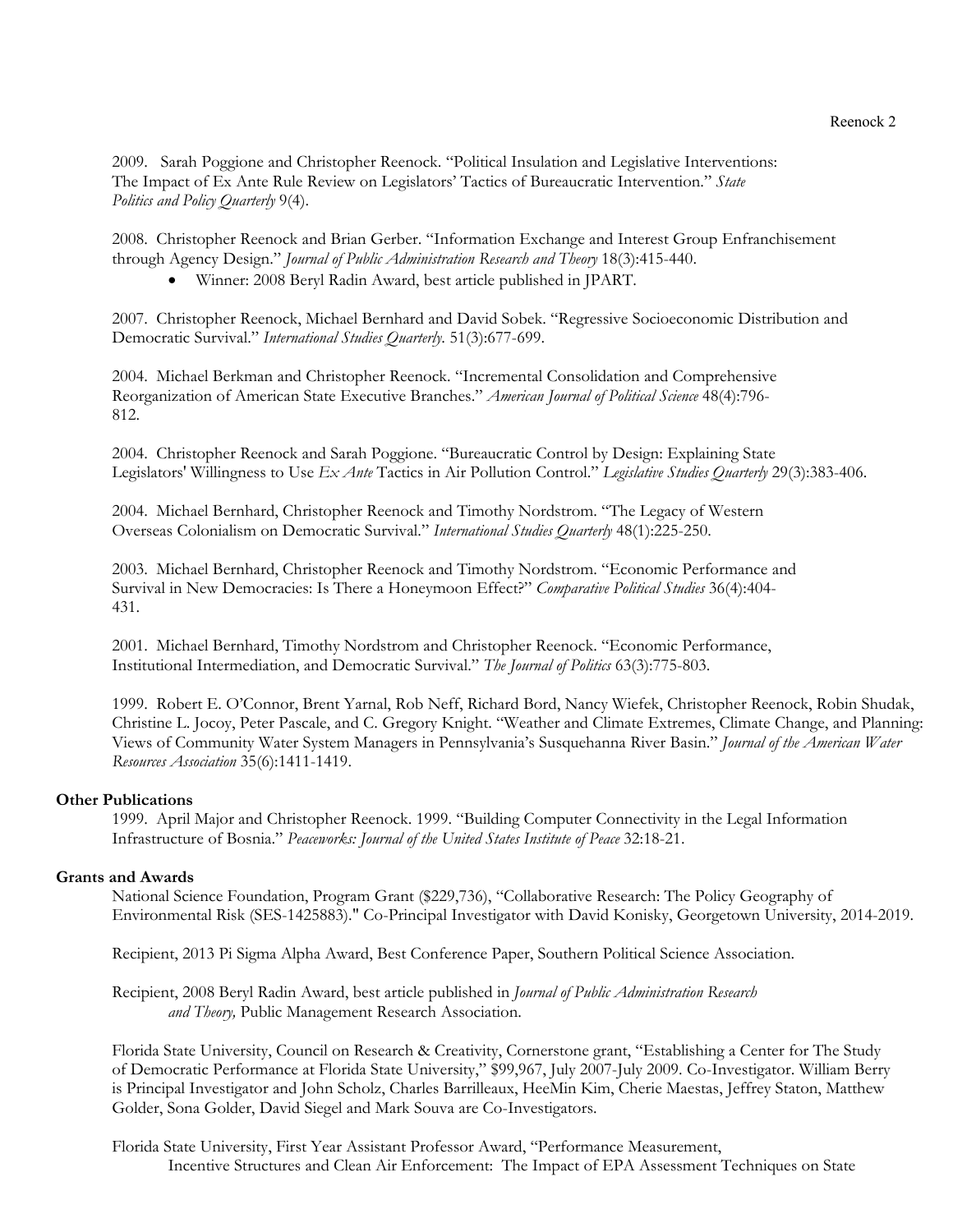Enforcement Strategies." \$13,000, May 2004-August 2004.

Research Fellow, William L. and Josephine B. Weiss Fellowship for Interdisciplinary Study, The Pennsylvania State University. Fall 1999-Spring 2000.

# **Work in Progress**

- "Parties, Civil Society, and the Deterrence of Democratic Defection." with Michael Bernhard, Allen Hicken and Staffan Lindberg. Under review.
- "NGO Membership to the UN ECOSOC Committee 1947-2012. with Jillienne Haglund and Matthew Pietryka. In preparation

# **Select Presentations at Professional Meetings**

- "Policy Devolution and Cooperation Dilemmas." with Robert Carroll and David Konisky. Paper presented at the Annual Meeting of the Midwest Political Science Association, Chicago, IL, April, 5-8, 2018.
- "Policy Devolution and Cooperation Dilemmas." with David Konisky. Paper presented at the Annual Meeting of the Southern Political Science Association, New Orleans LA, Jan., 12-14, 2017.
- "Designing Cooperation: Agency Design, Credible Commitment and Regulatory Compliance." with David Konisky. Paper presented at the Annual Meeting of the American Political Science Association, San Francisco CA, PA, Aug. 31-Sept. 3, 2017.
- "Bending but not Breaking: Rule of Law Tensions and Regime Survival." with Jeffrey Staton. Paper presented at the Annual Meeting of the American Political Science Association, Philadelphia, PA, September 1-4, 2016.
- "Regulatory Enforcement, Riskscapes, and Environmental Justice." With David Konisky. Paper presented at the annual conference of the American Political Science Association. San Francisco, CA. 2015.
- "Regulatory Enforcement, Riskscapes, and Environmental Justice." With David Konisky. Paper presented at the annual conference of the Association for Public Policy Analysis and Management. Miami, FL. 2015.
- "Independent Courts are Not Exactly Insurance Policies (But They Enhance Regime Health) with Jeffrey Staton. Paper presented Southern Political Science Association, New Orleans, LA. 2015
- "Policy Devolution and Cooperation Dilemmas" with David Konisky. Paper presented for the Richard Wesley Conference "Regulatory Enforcement, Riskscapes, and Environmental Justice." with David Konisky. Paper prepared for the American Political Science Association, Washington, D.C., 2015.
- "Independent Courts are Not Insurance Policies." With Jeffrey Staton. Paper prepared for the American Political Science Association, Washington, D.C, 2014.
- "Institutional Subsystems and Survival of Democracy." With Michael Bernhard and Allen Hicken." Paper prepared for the American Political Science Association, Washington, D.C., 2014.
- "Thickening and Making Binary Indicators of Democracy with V-Dem data." With Michael Bernhard
- and Jan Teorell. Paper prepared for the American Political Science Association, Washington, D.C., 2014
- "Endogenous Principals and Policy Delivery" with David Konisky. Paper prepared for the Midwest Political Science Association, Chicago IL., 2014
- "Self-Disclosure Laws and Environmental Compliance" Kristen O'Keefe and Christopher Reenock paper presented at the Southern Political Science Association, New Orleans, LA, 2013.
- "Evaluating Federal Policies to Promote Fairness in Environmental Regulatory Enforcement." with David Konisky. Paper prepared for the Association for Public Policy Analysis and Management, Baltimore, MD, 2012.
- "Environmental (In)Justice and Regulatory Compliance Bias." with David Konisky. Paper prepared for the American Political Science Association, New Orleans, LA, 2012.
- "Empowerment through Design: Institutional Remedies to Environmental Injustice." with David Konisky. Paper presented at the Midwest Political Science Association, Chicago, IL, 2011.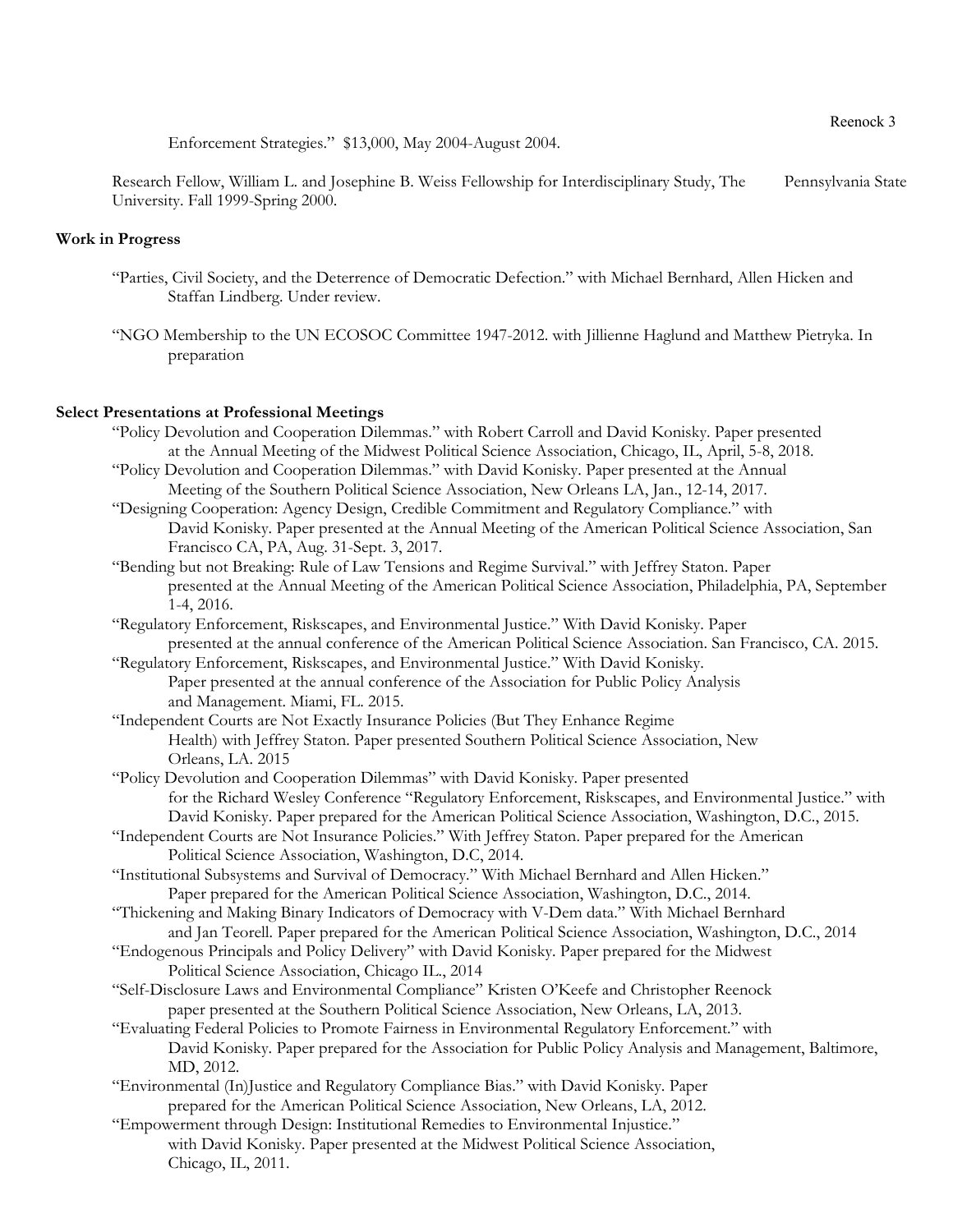Reenock 4

- "Environmental (In)Justice and Regulatory Compliance Bias," with David Konisky. Paper presented at the American Political Science Association, Washginton D.C. Sept. 1-5, 2010.
- "Legal Institutions and the Democratic Order," with Jeffrey Staton and Marius Radean. Paper presented at the Southern Political Science Association, Atlanta, GA Jan. 7-10, 2010.
- "Legal Institutions and the Democratic Order," with Jeffrey Staton and Marius Radean. Paper presented at the Midwest Political Science Association, Chicago, IL April 2-5, 2009.
- "Designing Cooperation: Agency Design, Credible Commitment and Regulatory Compliance" Paper presented at the Midwest Political Science Association, Chicago, IL April 2-5, 2009.
- "Mitigating Environmental Injustice: Institutional Solutions to Citizen Coordination Problems," with Harlan McGuire. Paper presented at the American Political Science Association meeting, Boston, MA August 28-31, 2008.
- "The Uneven Effects of Commitment Institutions," with Jeffrey Staton and Marius Radean. Paper presented at the Midwest Political Science Association, Chicago, IL April 3-6, 2008.
- "Designing Cooperation: The Role of Agency Design in Regulatory Compliance," Paper presented at the Southern Political Science Association, Washington D.C. January 6-8, 2007.
- "Substitutable Protections: Socioeconomic Insulation and Credible Commitment Devices." with Jeffrey Staton. Co-authored paper presented at the American Political Science Association, Philadelphia, PA. August 31–September 3, 2006.
- "Regressive Socioeconomic Distribution and Democratic Survival," with Michael Bernhard and David Sobek. Coauthored paper presented at the American Political Science Association, Philadelphia, PA. August 31– September 3, 2006.
- "Legislative Strategies of Bureaucratic Oversight," with Sarah Poggione. Co-authored paper presented at the Midwest Political Science Association , Chicago, IL, April 7-10, 2005.
- "Agency Design and Interest Group Access in the States," with Brian Gerber. Co-authored paper presented at the Midwest Political Science Association , Chicago, IL, April 7-10, 2005.
- "Beyond Justice: "Gendered" Transitions as a Threat to Democratic Stability," with Michael Bernhard and David Sobek. Co-authored paper presented at the American Political Science Association, Chicago, IL, 2004.
- "Shifting Regulatory Responsibilities: Explaining State Environmental Audit Immunity and Privilege Laws." With John Ackerman. Co-authored paper presented at the Southern Political Science Association, New Orleans, LA, Jan 8-10, 2004.
- "The Effect of Equality on Democratic Survival: A Neglected Dimension," with Michael Bernhard and David Sobek. Co-authored paper presented at the American Political Science Association annual meeting, Boston, MA August 29-Sept. 1, 2002.
- "Legislators Seeking Policy Preferences through Agency Design: Air Pollution Control in the States," paper presented at the 2nd Annual Conference on State Politics and Policy, Milwaukee WI, May 23-25, 2002.
- "The Decision to Craft Agencies: State Legislators' Attitudes toward *ex ante* Agency Design," co-authored paper with Sarah Poggione to be presented at the Southwestern Political Science Association annual meeting, New Orleans LA, March 27-30, 2002.

## **Professional Activities**

Division Chair, Comparative Democratization, American Political Science Association, 2014.

Award Committee Member, 2015 State Politics and Policy Section, Best Paper Award, APSA.

Award Committee Member, 2013 Beryl Radin Award, Public Management Research Association.

Journal Referee, *American Political Science Review, American Journal of Political Science, Journal of Politics*, *British Journal of Political Science, European Political Science Review, Comparative Political Studies, Journal of Comparative Economics, Journal of Peace Research, Journal of Public Administration Research and Theory, Journal of Policy Analysis and Management, International Studies Quarterly, British Journal of Political Science, Political Research Quarterly*, *Public Choice*, *Journal of Peace Research*, *Law and Policy,*  Legislative Studies Quarterly, Politics and Policy, Publius, Political Studies, Public Performance & Management Review, Regulation and *Governance, Social Science Quarterly, State Politics and Policy Quarterly, State and Local Government Review, World Development.*